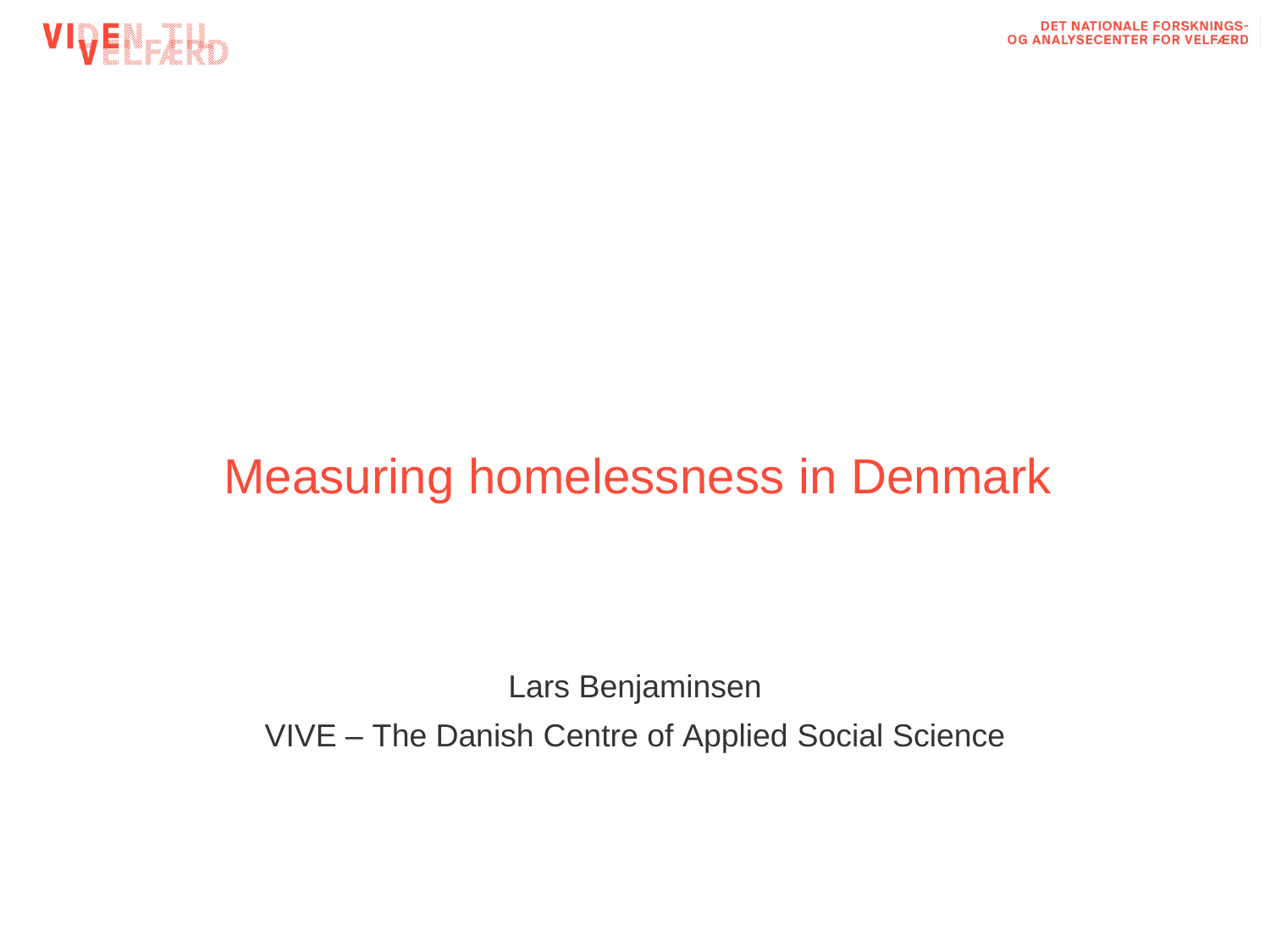#### National homelessness counts

- First national homelessness count in week 6, 2007
- Since then homelessness count every second year, same week
- Same methodology as in Sweden and Norway
- The results are used for general monitoring of homelessness and for policy development on both national and local level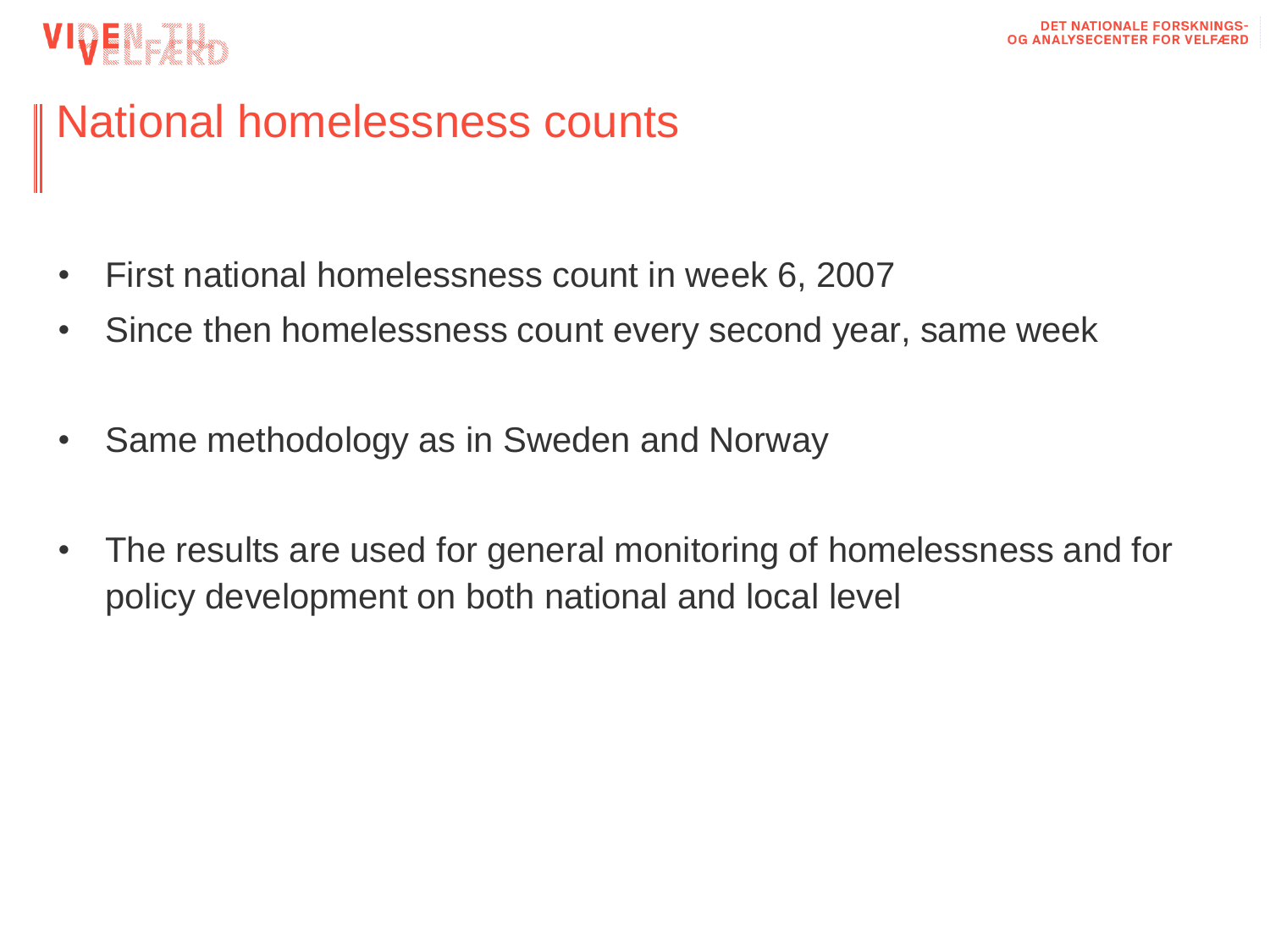### Overall methodology

Extended service based count

Not only homeless service but also a wide range of other welfare services: Homeless shelters, street outreach teams, psychiatric treatment facilities, addiction centres, municpal social centres, jobcentres, emergency departments, counceling services, etc.

Two-page individual questionnare (paper or electronic version) for each homeless person that these services are in contact with or otherwise know is homeless during week 6.

Unique identifiers: "Personal numbers" (Central Person Register identification number) and initials, birthdates – crucial to control for "double counts"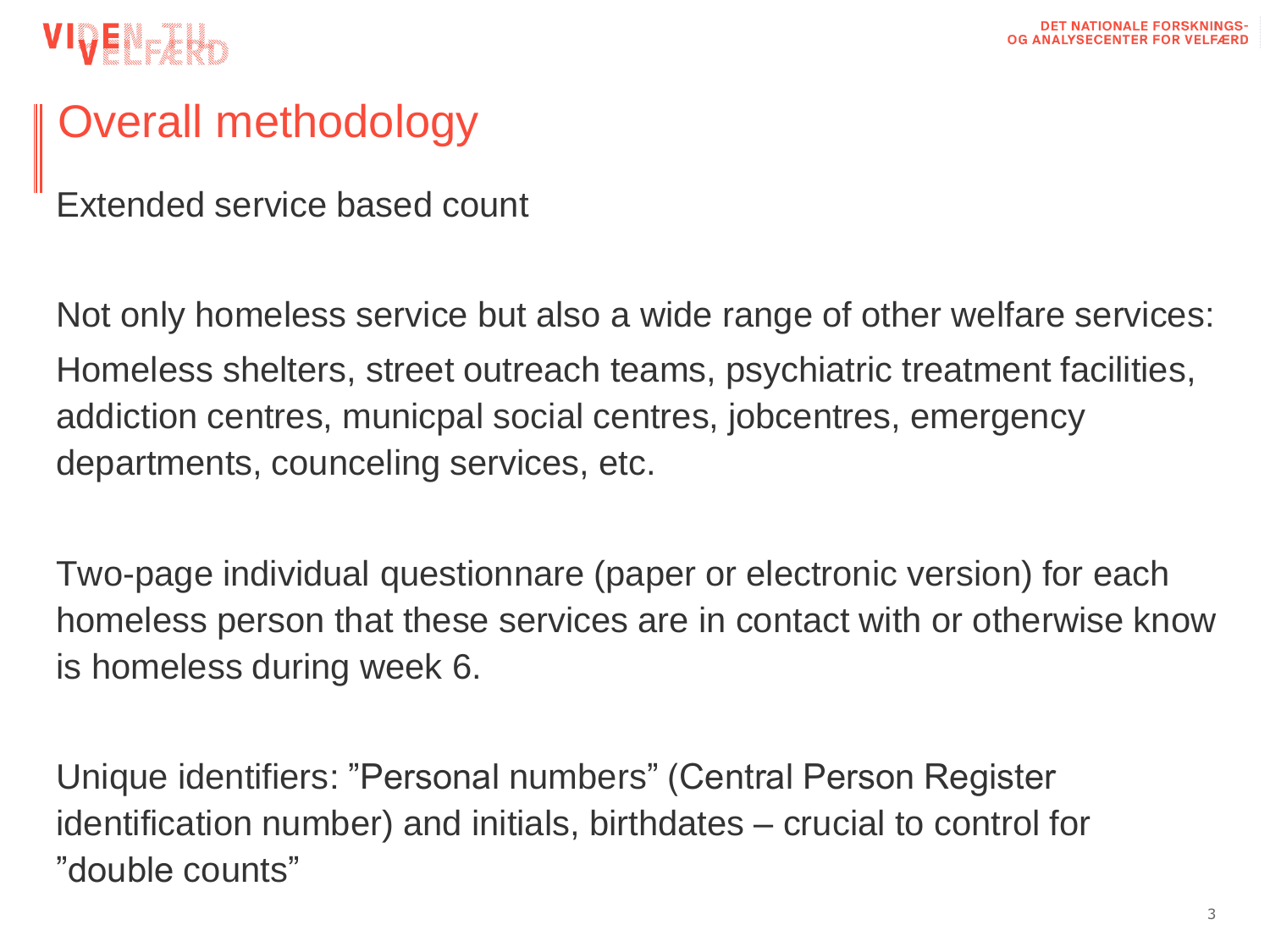

### Definition of homelessness in national homelessness count

Conceptual definition:

As homeless are regarded people who do not have their own dwelling or room (owned or rented), but who stay in temporary housing arrangements, or stay temporarily and without a contract with family, friends or acquaintances. As homeless are also regarded people without a place to stay on the following night.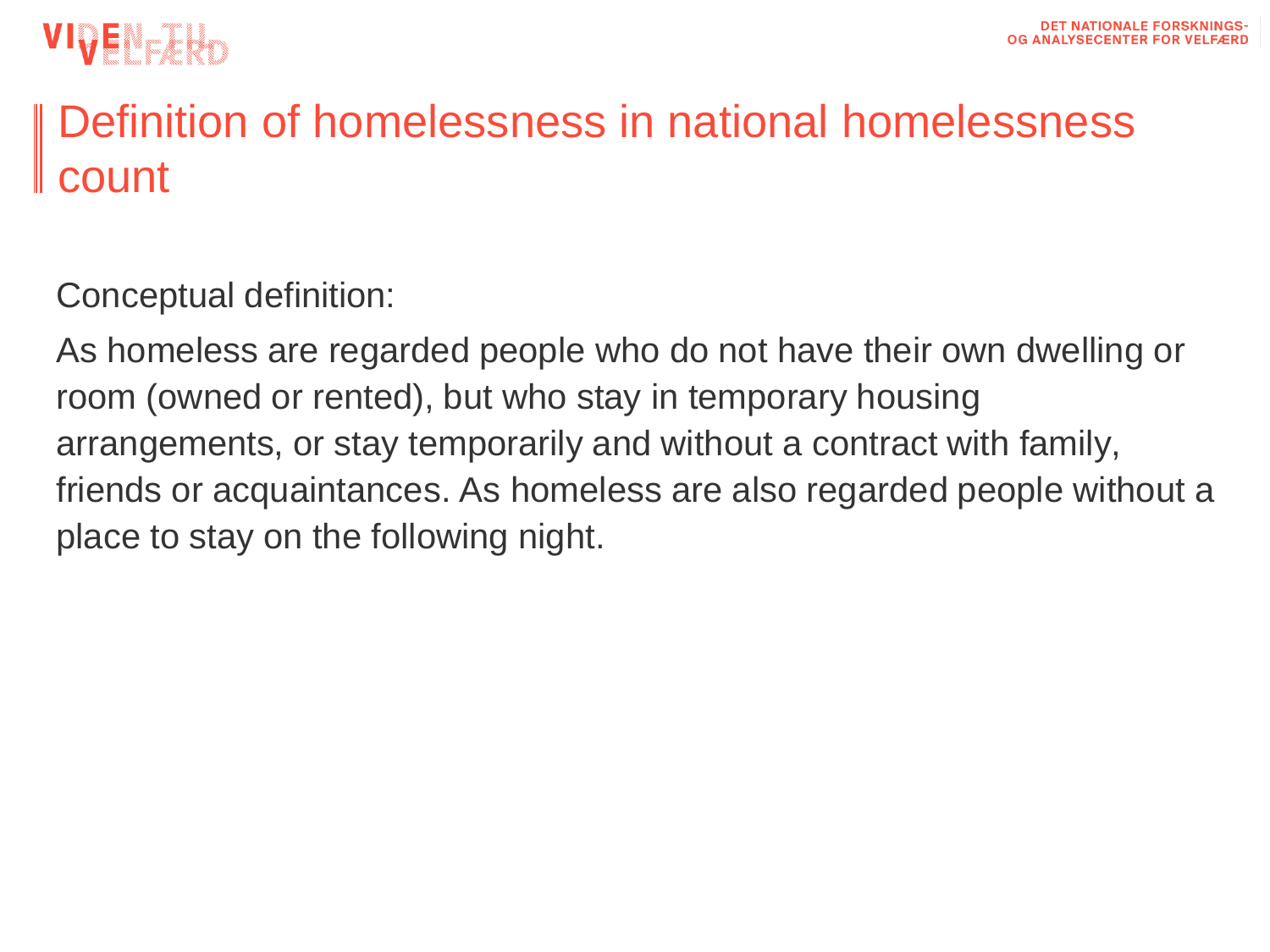

# | Operational definition

| <b>Category</b> |                                                                                            |
|-----------------|--------------------------------------------------------------------------------------------|
|                 | Stay overnight in the street, a stairway, a shed or the like                               |
| $\overline{2}$  | Stay overnight in an emergency night shelter                                               |
| 3               | Stay overnight in a homeless shelter                                                       |
| $\overline{4}$  | Stay in a hotel due to homelessness                                                        |
| 5               | Stay temporarily and without a contract at family, friends or<br>acquaintences             |
| 6               | Stay in temporary transitional housing without a permanent<br>contract                     |
|                 | Release from prison within a month without a housing solution                              |
| 8               | Discharge from hospital or treatment facility within a month<br>without a housing solution |
| 9               | Other                                                                                      |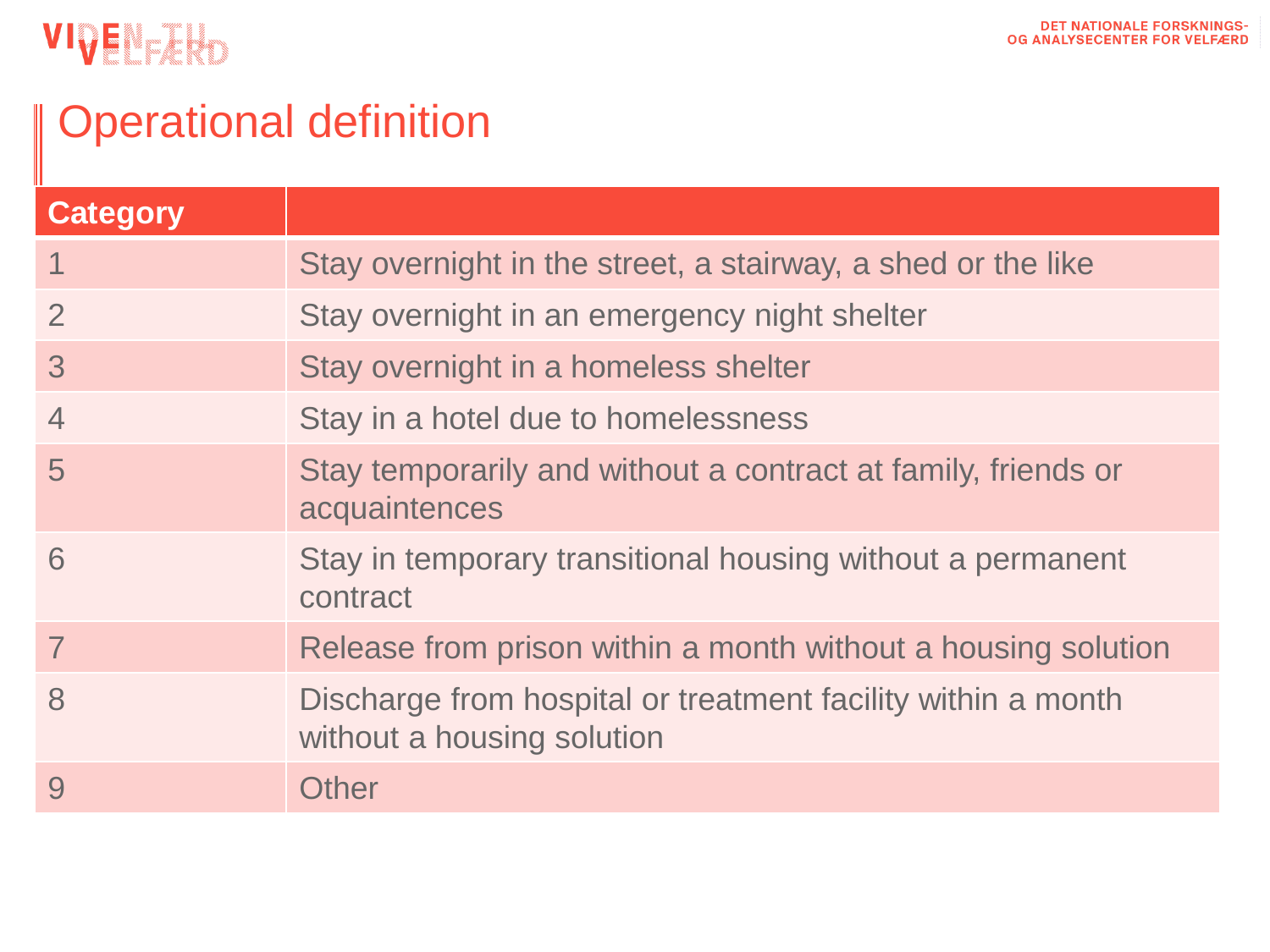### Exceptions to the definition

Excluded from the defintion:

Young people who want to leave their familiy home to live alone Students who are moving to another town to study and who is in need of housing

People who are temporary houseless e.g. due to a fire

People in particular forms of temporary accommodation (section 107 accommodation, Law of social services)

Women in crisis centers due to domestic violence problems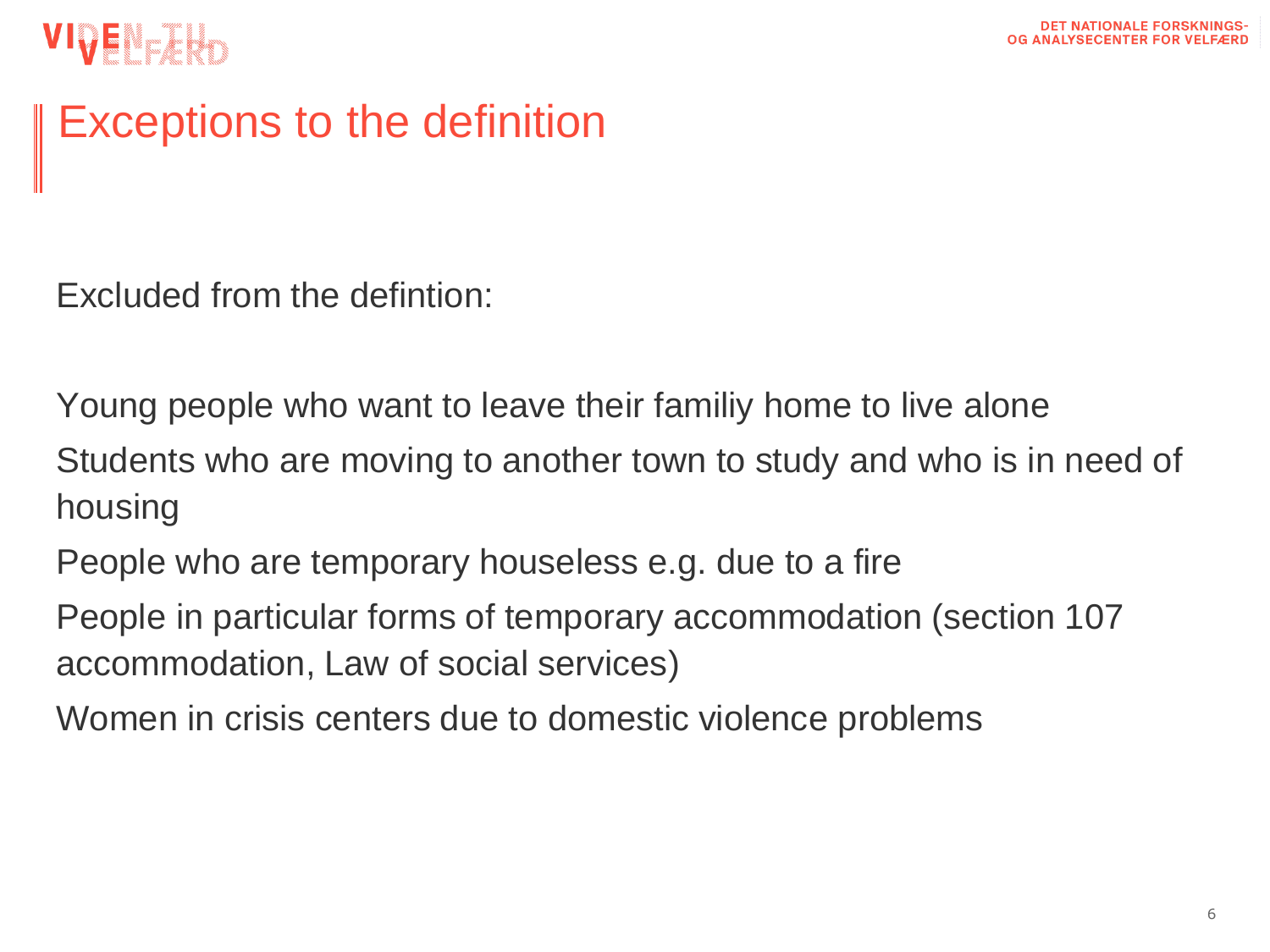

#### Information in the individual questionnaire

Basic demografics (gender, age, children, nationality)

Income source

Health – mental illness, physical illness, substance abuse problems

Previous military service abroad

Reasons for homelessness

Use of other services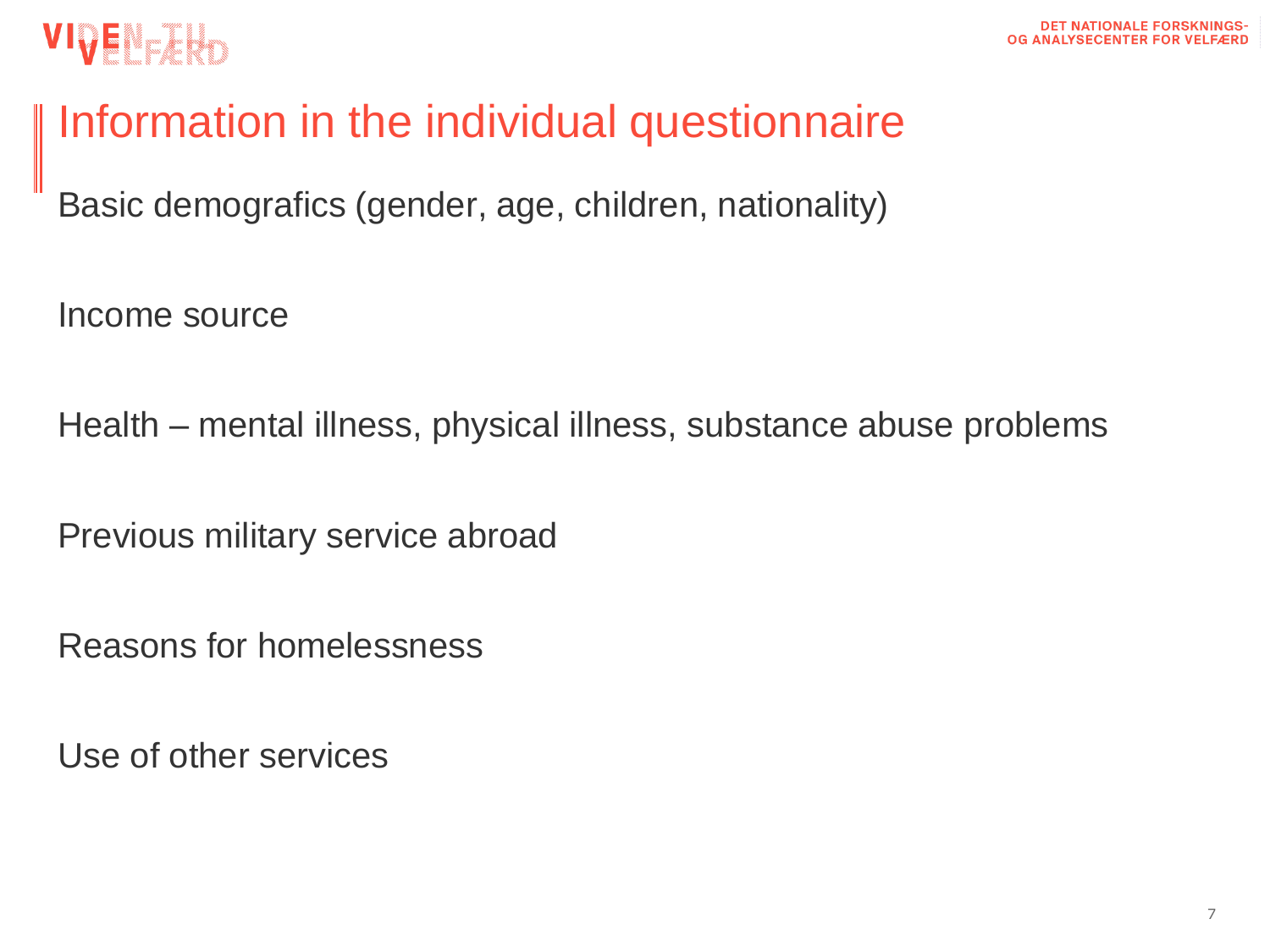# Who provides information on the sofa surfers?

A wide range of services and agencies outside the 'homeless sector'.

Municipal job centres are in regular contact with receipient of social assistance benefits or other temporary transfer benefits

Municipal social centres are often in contact with individuals with social support needs – e.g due to mental illness, addiction problems and famlily problems

Treatment facilities – eg. Psychiatric services and addition treatment centers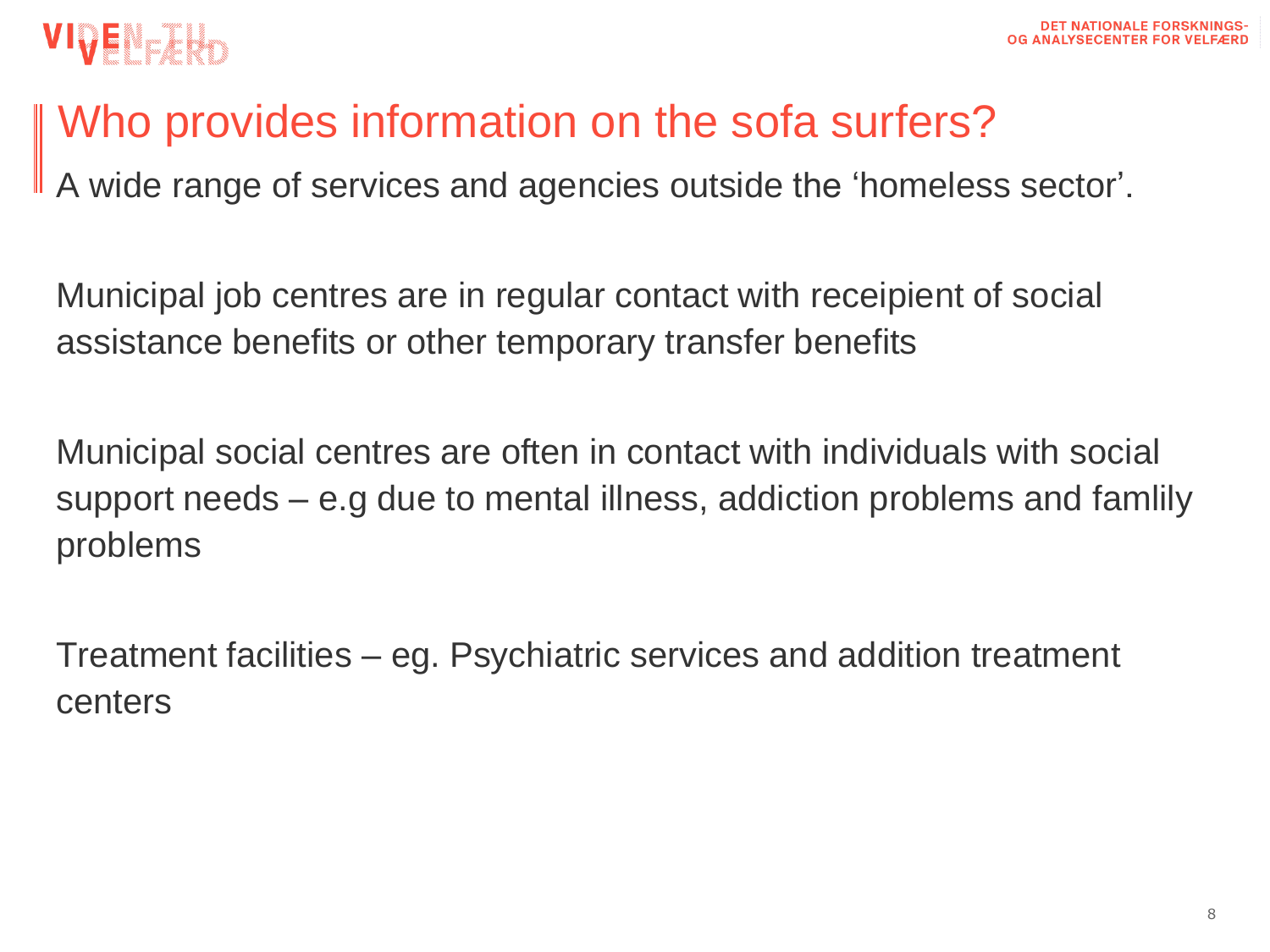

### Who amongst the homeless are not captured by the count?

Homeless people who are not in contact with welfare services:

Homeless people with only few other social problems besides being homeless

Homeless people with complex problems who have 'fallen out' of the welfare system (although many of them are probably recorded by street outreach teams or in emergency night shelters).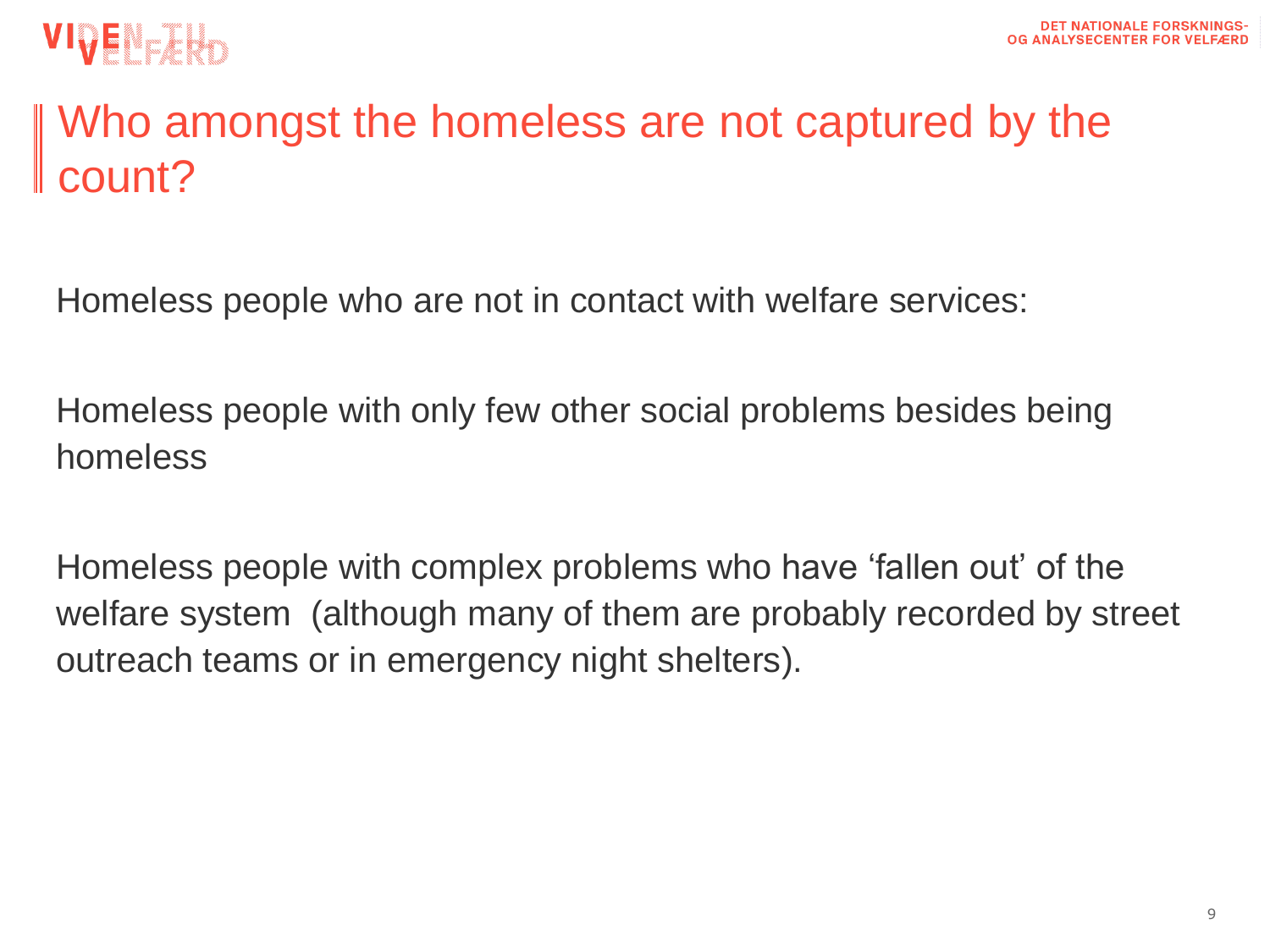

# Other challenges

Defining what is 'temporary' if you live with close relatives

Measuring family/child homelessness – discrepancy between number of adult homelessness people with daily care of children, and the number of childrens questionnaires

Young people who move their adress from their parents place to a friends place to receive higher social assistance or student benefits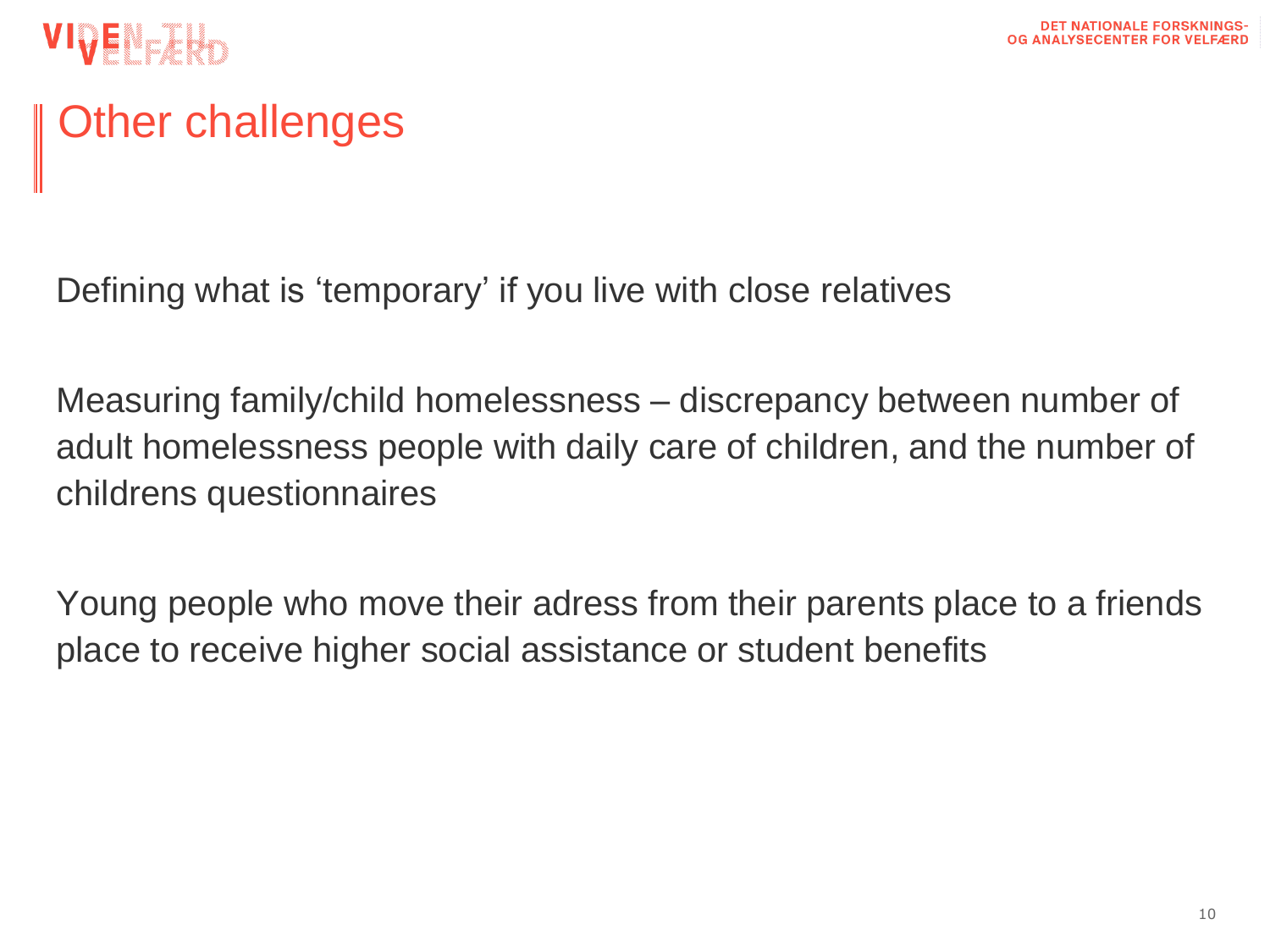# VIVENERHO

### Homelessness in Denmark 2009-2017, National counts